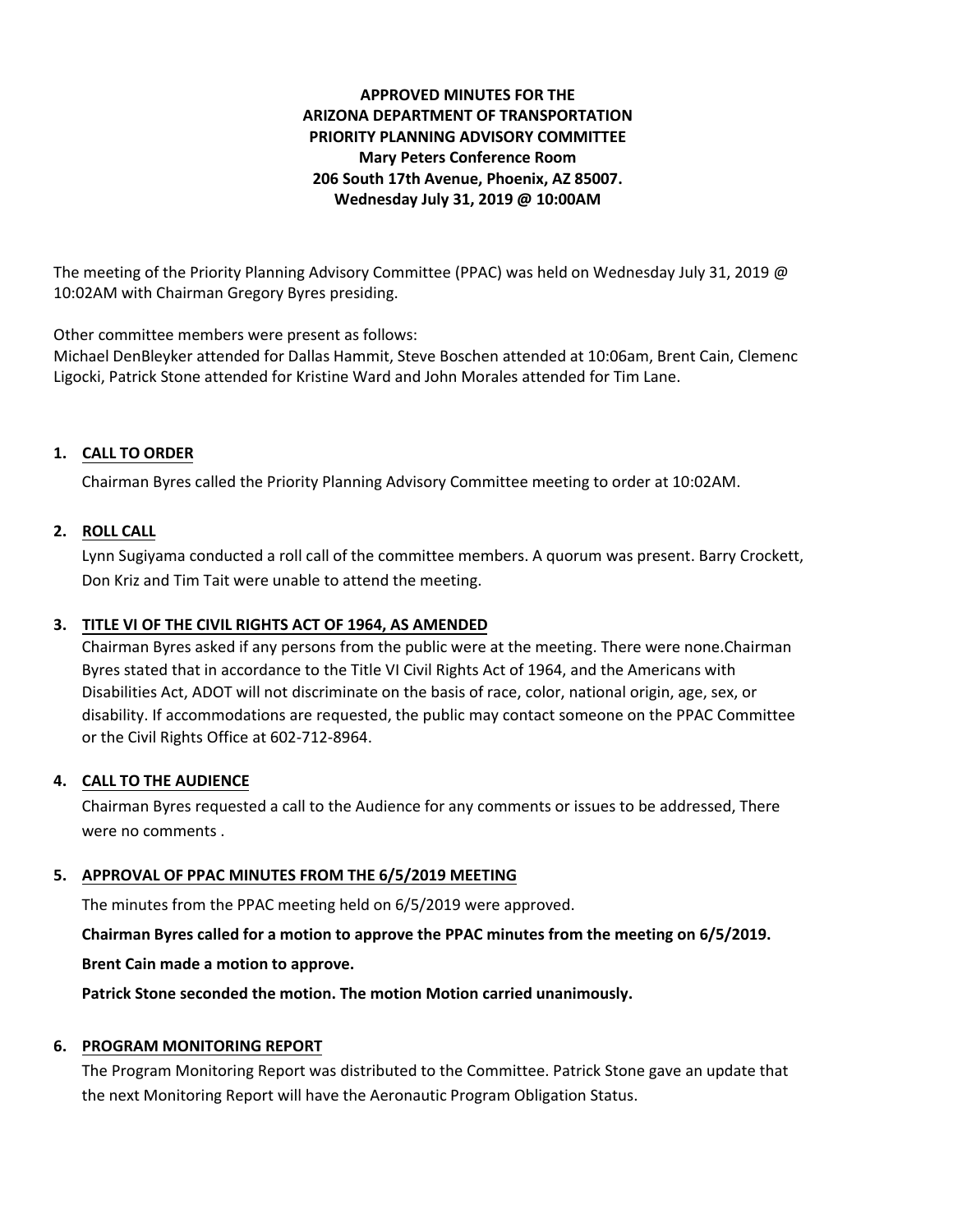### **7. 2020-2024 TRANSPORTATION FACILITIES CONSTRUCTION: DISCUSSION AND POSSIBLE ACTION ON PROGRAM & PROJECT MODIFICATIONS**

| $7-1$ | Route & MP:                | US 60 @ MP 159                           |
|-------|----------------------------|------------------------------------------|
|       | <b>Project Name:</b>       | 35TH AVE / INDIAN SCHOOL RD INTERSECTION |
|       | Type of Work:              | PREDESIGN AND ENVIRONMENTAL              |
|       | County:                    | Maricopa                                 |
|       | District:                  | Central                                  |
|       | Schedule:                  |                                          |
|       | Project:                   | F027201L TIP#: 8893                      |
|       | <b>Project Manager:</b>    | Adrian Leon                              |
|       | <b>Program Amount:</b>     | \$0                                      |
|       | <b>New Program Amount:</b> | \$2,150,000                              |
|       | <b>Requested Action:</b>   | Establish scoping project.               |

**Item 7-1 was presented by: Adrian Leon Chairman called for a motion to approve Item 7-1. Brent Cain made the motion to approve. Patrick Stone seconded the motion. Motion carried unanimously.**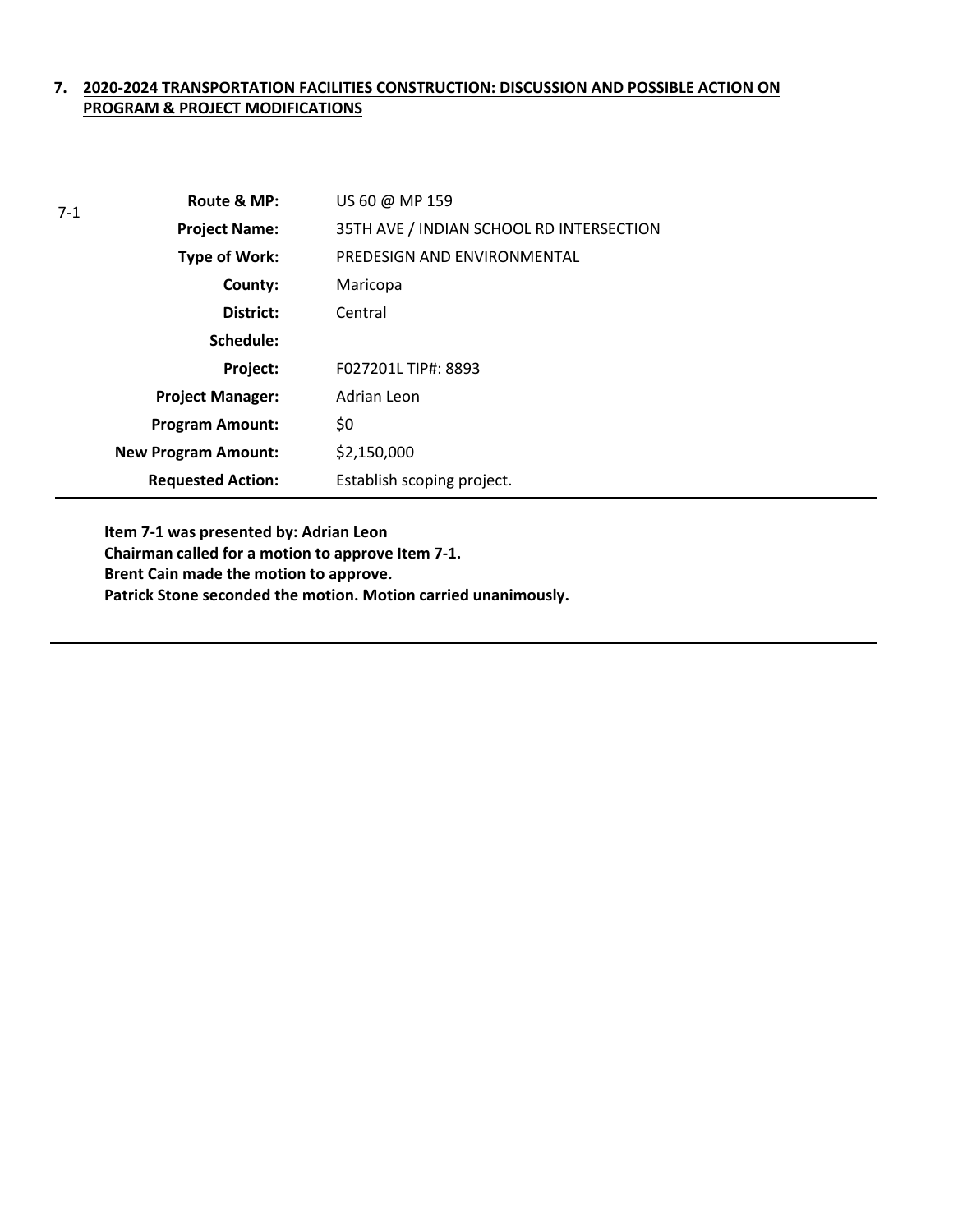| Route & MP:                | SR 202L @ MP 54.0                         |
|----------------------------|-------------------------------------------|
| <b>Project Name:</b>       | I-10 MARICOPA, MP 54 - I-10 PAPAGO, MP 76 |
| Type of Work:              | DESIGN CONSTRUCT & MAINTAIN NEW FREEWAY   |
| County:                    | Maricopa                                  |
| District:                  | Central                                   |
| Schedule:                  |                                           |
| Project:                   | H882702X TIP#:                            |
| <b>Project Manager:</b>    | Carmelo Acevedo                           |
| <b>Program Amount:</b>     | \$700,000                                 |
| <b>New Program Amount:</b> | \$875,000                                 |
| <b>Requested Action:</b>   | Increase budget.                          |
|                            |                                           |

**Item 7-2 was presented by: Carmelo Acevedo Chairman called for a motion to approve Item 7-2. Steve Boschen made the motion to approve. Patrick Stone seconded the motion. Motion carried unanimously.**

| $7-3$ | Route & MP:                | Statewide                             |
|-------|----------------------------|---------------------------------------|
|       | <b>Project Name:</b>       | <b>Standard Specifications 2020</b>   |
|       | <b>Type of Work:</b>       | <b>Update Standard Specifications</b> |
|       | County:                    | Statewide                             |
|       | District:                  |                                       |
|       | Schedule:                  |                                       |
|       | Project:                   | M713301X TIP#: 101457                 |
|       | <b>Project Manager:</b>    | Kirstin Huston                        |
|       | <b>Program Amount:</b>     | \$0                                   |
|       | <b>New Program Amount:</b> | \$270,000                             |
|       | <b>Requested Action:</b>   | Establish New Project.                |

**Item 7-3 was presented by: Kirstin Huston Chairman called for a motion to approve Item 7-3. Steve Boschen made the motion to approve. Michael DenBleyker seconded the motion. Motion carried unanimously.**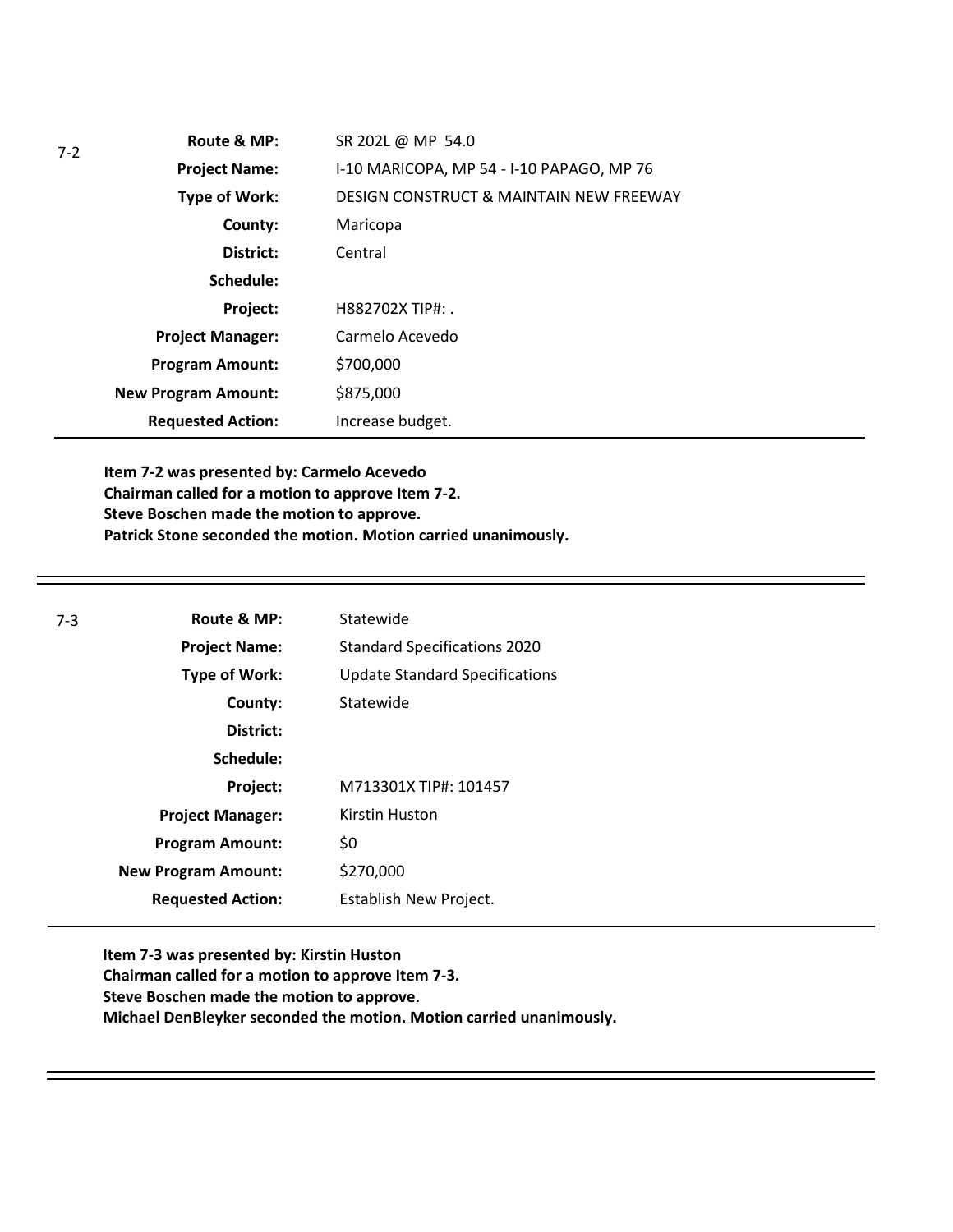| $7-4$ | Route & MP:                | I-10 @ MP 161.0                              |
|-------|----------------------------|----------------------------------------------|
|       | <b>Project Name:</b>       | I-10 SR202 (SANTAN) - SR 387                 |
|       | Type of Work:              | <b>DESIGN HOV &amp; GENERAL PURPOSE LANE</b> |
|       | County:                    | Maricopa                                     |
|       | District:                  | Central                                      |
|       | Schedule:                  |                                              |
|       | Project:                   | F025201L TIP#: 100965                        |
|       | <b>Project Manager:</b>    | Lynn Sugiyama                                |
|       | <b>Program Amount:</b>     | \$17,250,000                                 |
|       | <b>New Program Amount:</b> | \$12,250,000                                 |
|       | <b>Requested Action:</b>   | Decrease budget.                             |

**Item 7-4 was presented by: Lynn Sugiyama Chairman called for a motion to approve Item 7-4. Brent Cain made the motion to approve. Clemenc Ligocki seconded the motion. Motion carried unanimously.**

| $7-5$ | Route & MP:                | SR 260 @ MP 258                       |
|-------|----------------------------|---------------------------------------|
|       | <b>Project Name:</b>       | LION SPRINGS SECTION                  |
|       | Type of Work:              | <b>DESIGN</b>                         |
|       | County:                    | Gila                                  |
|       | District:                  | Northcentral                          |
|       | Schedule:                  |                                       |
|       | Project:                   | F013901D TIP#: 21301                  |
|       | <b>Project Manager:</b>    | Lynn Sugiyama/Bret Anderson           |
|       | <b>Program Amount:</b>     | \$0                                   |
|       | <b>New Program Amount:</b> | \$5,000,000                           |
|       | <b>Requested Action:</b>   | Establish a Line Item Design project. |

**Item 7-5 was presented by: Lynn Sugiyama.** 

**Chairman called for a motion to approve Item 7-5.** 

**Brent Cain made the motion to approve.** 

**Clemenc Ligocki seconded the motion. Brent Cain, Clemenc Ligocki, Michael DenBleyker, Patrick Stone and John Morales voted "Yes" for the project. Steve Boschen voted "No" against the project. Motion approved by majority.**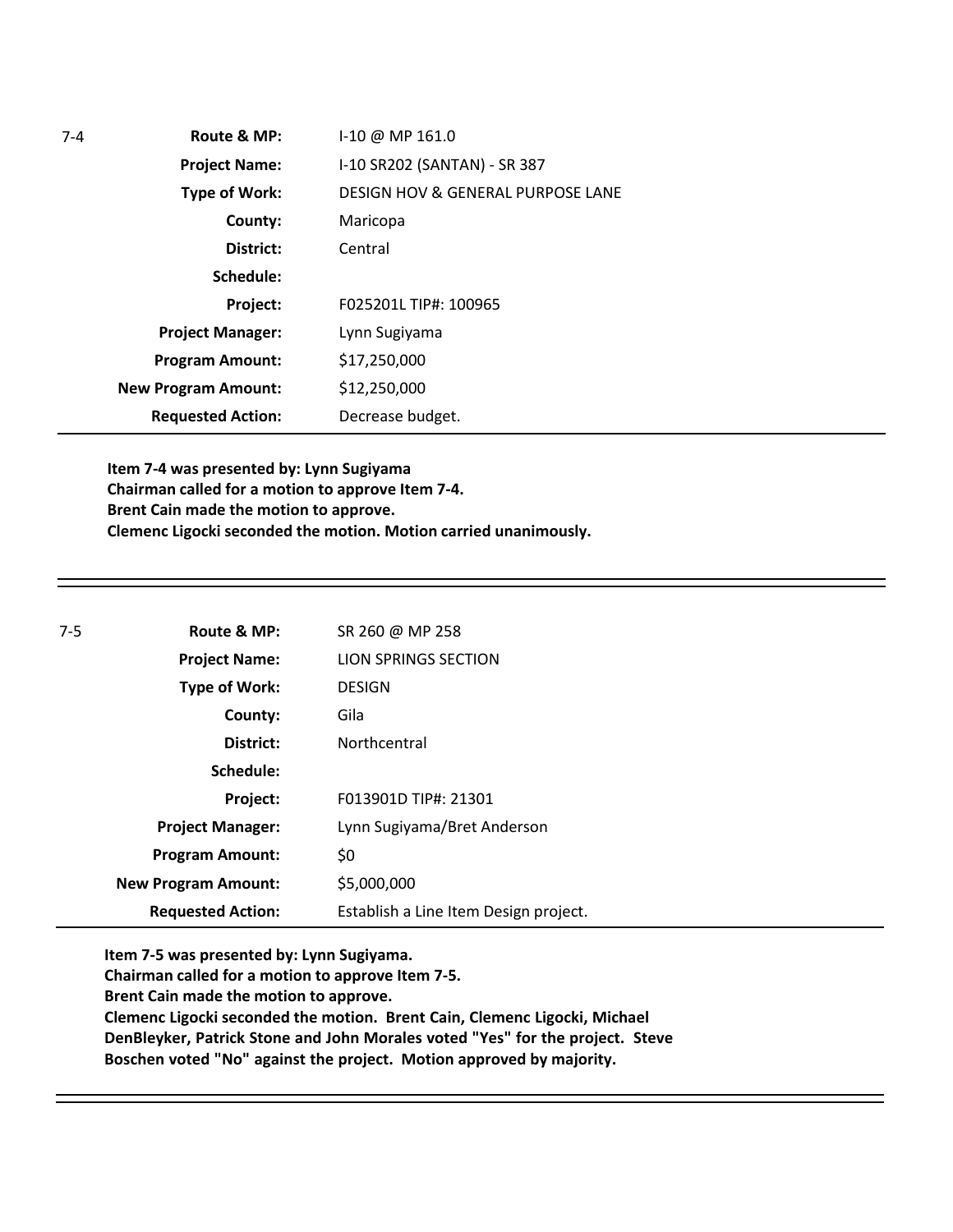| 7-6 | Route & MP:                | I-40 @ MP 197.8                       |
|-----|----------------------------|---------------------------------------|
|     | <b>Project Name:</b>       | BUTLER AVE TI OP & 4TH ST UP          |
|     | Type of Work:              | BRIDGE REHABILITATION AND REPLACEMENT |
|     | County:                    | Coconino                              |
|     | District:                  | Northcentral                          |
|     | Schedule:                  |                                       |
|     | Project:                   | H881501D TIP#: 19816                  |
|     | <b>Project Manager:</b>    | Rashidul Haque                        |
|     | <b>Program Amount:</b>     | \$1,275,000                           |
|     | <b>New Program Amount:</b> | \$1,536,000                           |
|     | <b>Requested Action:</b>   | Increase budget.                      |
|     |                            |                                       |

**Item 7-6 was presented by: Rashidul Haque Chairman called for a motion to approve Item 7-6. Patrick Stone made the motion to approve. Brent Cain seconded the motion. Motion carried unanimously. Discussion followed that the Justification on the PRB Form needs more information. The 50-50 split between ADOT and the City of Flagstaff does not adequately explain the cost increase of \$261,000. ADOT's share is only \$77,000. The Project Manager will write a better explanation on why ADOT's share is not higher as part of the increase.** 

| $7 - 7$                 | Route & MP:                | SR 177 @ MP 152.3                             |
|-------------------------|----------------------------|-----------------------------------------------|
|                         | <b>Project Name:</b>       | <b>MINERAL CREEK BRIDGE</b>                   |
|                         | <b>Type of Work:</b>       | BRIDGE SCOUR RETROFIT AND DECK REHABILITATION |
|                         | County:                    | Pinal                                         |
|                         | District:                  | Southeast                                     |
|                         | Schedule:                  | FY 2020                                       |
|                         | Project:                   | F012901C TIP#: 7924                           |
| <b>Project Manager:</b> |                            | Tricia Brown                                  |
|                         | <b>Program Amount:</b>     | \$1,500,000                                   |
|                         | <b>New Program Amount:</b> | \$1,800,000                                   |
|                         | <b>Requested Action:</b>   | Increase budget.                              |

**Item 7-7 was presented by: Adrian Leon Chairman called for a motion to approve Item 7-7. Steve Boschen made the motion to approve. Patrick Stone seconded the motion. Motion carried unanimously.**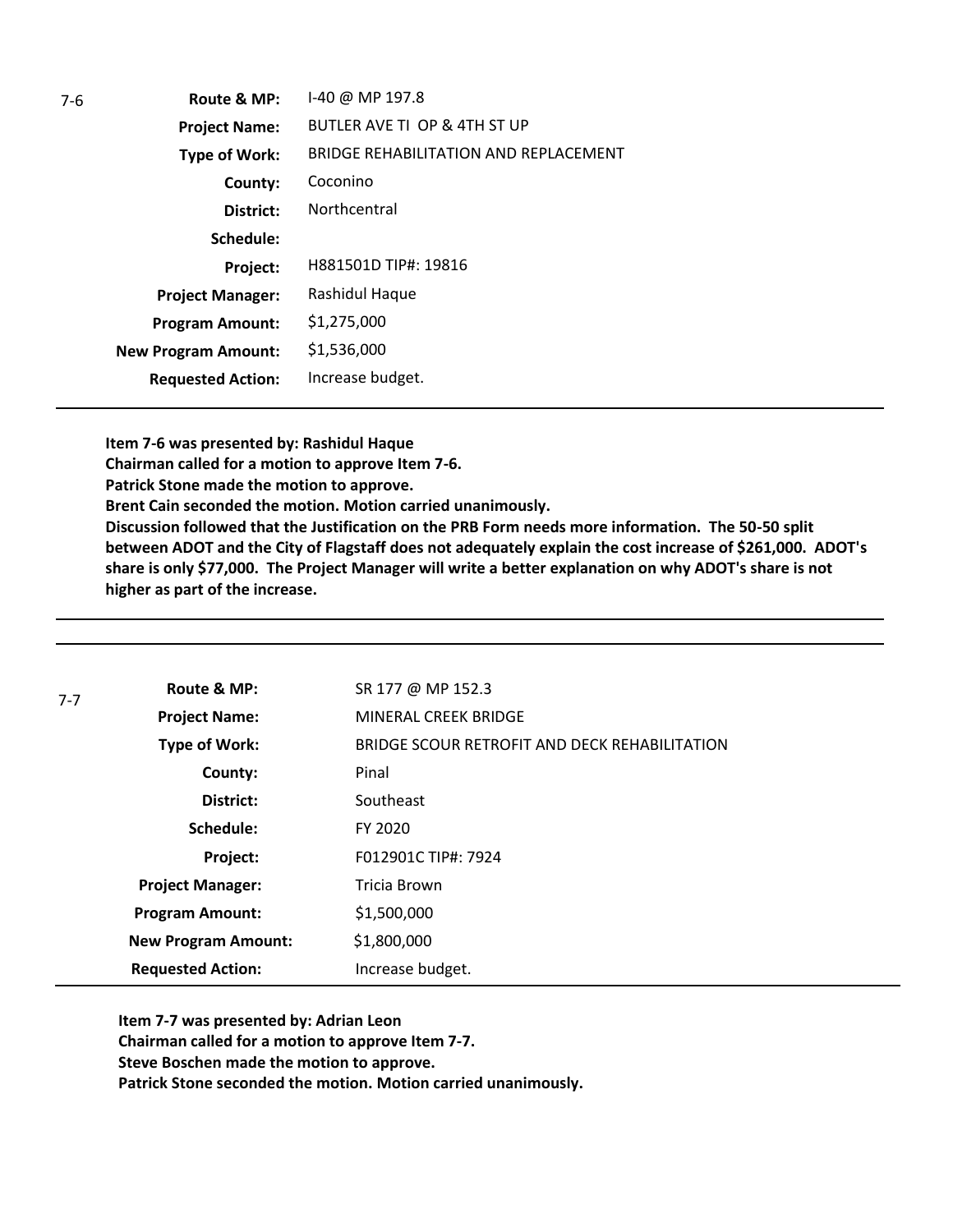8-a. SCHEDULE: PROGRAM AMOUNT: PROJECT MANAGER: PROJECT DESCRIPTION: REQUESTED ACTION: FY 2020-2024 Page \$1,100,000 Margie Cerda ADOT Airport Development Group Projects FY 20 To add the Airport Development Projects from the Aero Cash Flow. FUNDING SOURCES: FY 19 Update and Maintain ASM Database \$150,000.00 FY 19 Economic Impact Update \$600,000.00 FY 19 Aeronautical Chart Update \$50,000.00 **Total Program** 1,900,000.00

**Item 8-a was presented by: Margie Cerda Chairman called for a motion to approve Item 8-a. Patrick Stone made the motion to approve. Steve Boschen seconded the motion. Motion carried unanimously.** 

| $8-b.$ | <b>AIRPORT NAME:</b>        | Casa Grande Municipal                               | Page      |
|--------|-----------------------------|-----------------------------------------------------|-----------|
|        | SPONSOR:                    | City of Casa Grande                                 |           |
|        | AIRPORT CATEGORY:           | Public-GA-Community                                 |           |
|        | <b>SCHEDULE:</b>            | FY 2020-2024                                        |           |
|        | PROJECT#:                   | N/A                                                 |           |
|        | <b>PROGRAM AMOUNT:</b>      | Change                                              |           |
|        | <b>PROJECT MANAGER:</b>     | Lisa Yahraus                                        |           |
|        | <b>PROJECT DESCRIPTION:</b> | Design Pavement Pres of T-Hangar Twys               |           |
|        | <b>REQUESTED ACTION:</b>    | Remove FSL project from the FY 2020 CIP and move    |           |
|        |                             | funding to the Aeronautic Sub-program for other FSL |           |
|        |                             | projects                                            |           |
|        | <b>FUNDING SOURCES:</b>     | <b>FAA</b>                                          | 9,270.00  |
|        |                             | <b>Sponsor</b>                                      | 515.00    |
|        |                             | <b>State</b>                                        | 515.00    |
|        |                             | <b>Total Program</b>                                | 10,300.00 |

**Item 8-b was presented by: Lisa Yahraus Chairman called for a motion to approve Item 8-b. Patrick Stone made the motion to approve.** 

**Brent Cain seconded the motion. Motion carried unanimously.**